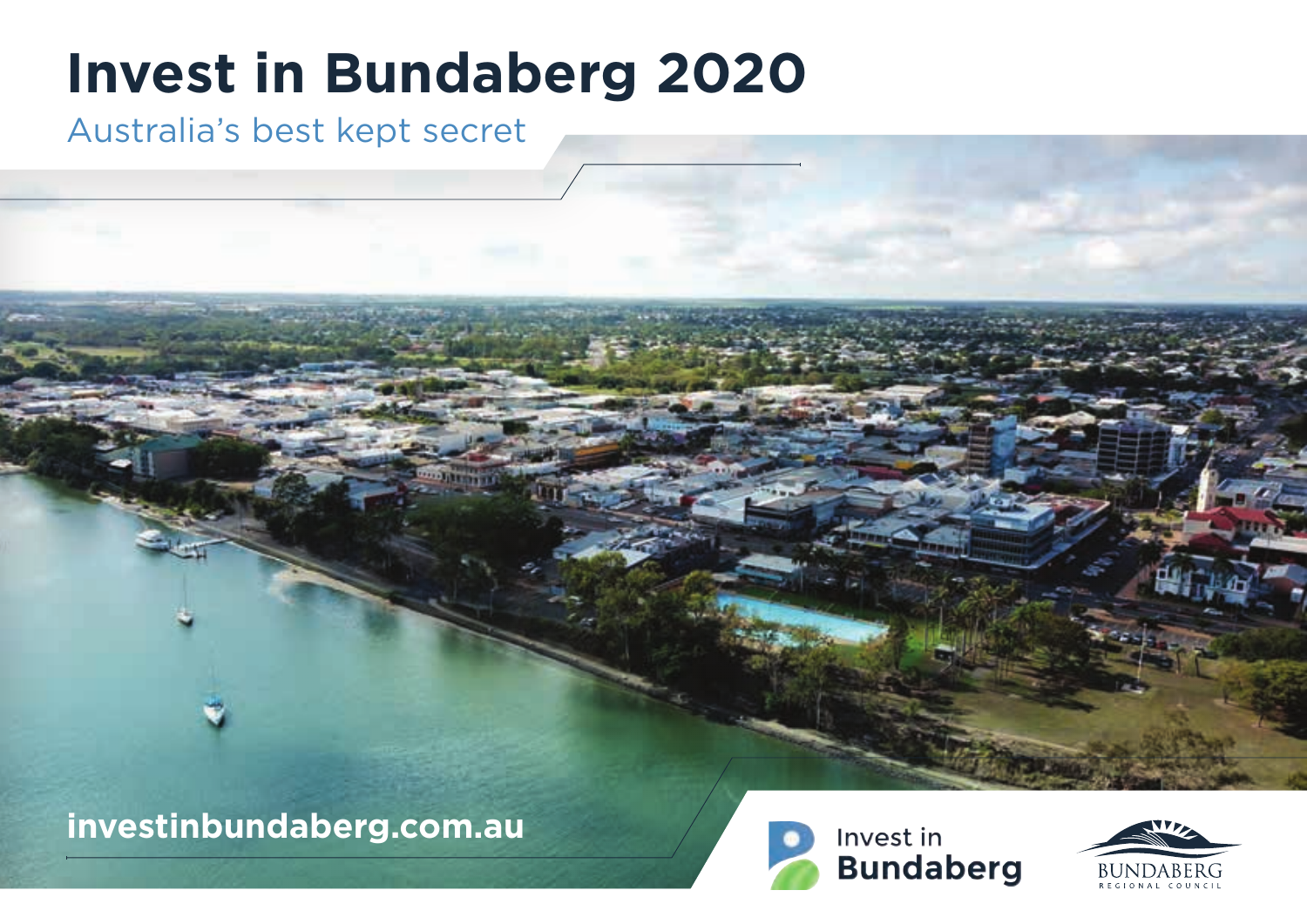### **Bundaberg is emerging as one of Australia's best regional communities to invest and live.**

Serving the largest resident population outside of South East Queensland, Bundaberg's economy is growing faster than state and national averages.

Building off a strong and diversified economic base in health, education and agriculture, the region is now looking for new investment in ag-tech, advanced food, bioproducts and defence, along with other sectors.

Bundaberg also has untapped potential locked away in its natural resources, its agricultural lands, its booming tourism industry, along with port and airport infrastructure.

With over \$4.2 billion in capital projects under planning or construction, Bundaberg's spirit of innovation will ensure the region becomes Australia's best regional community.

We invite you to invest in Bundaberg and become part of our success.

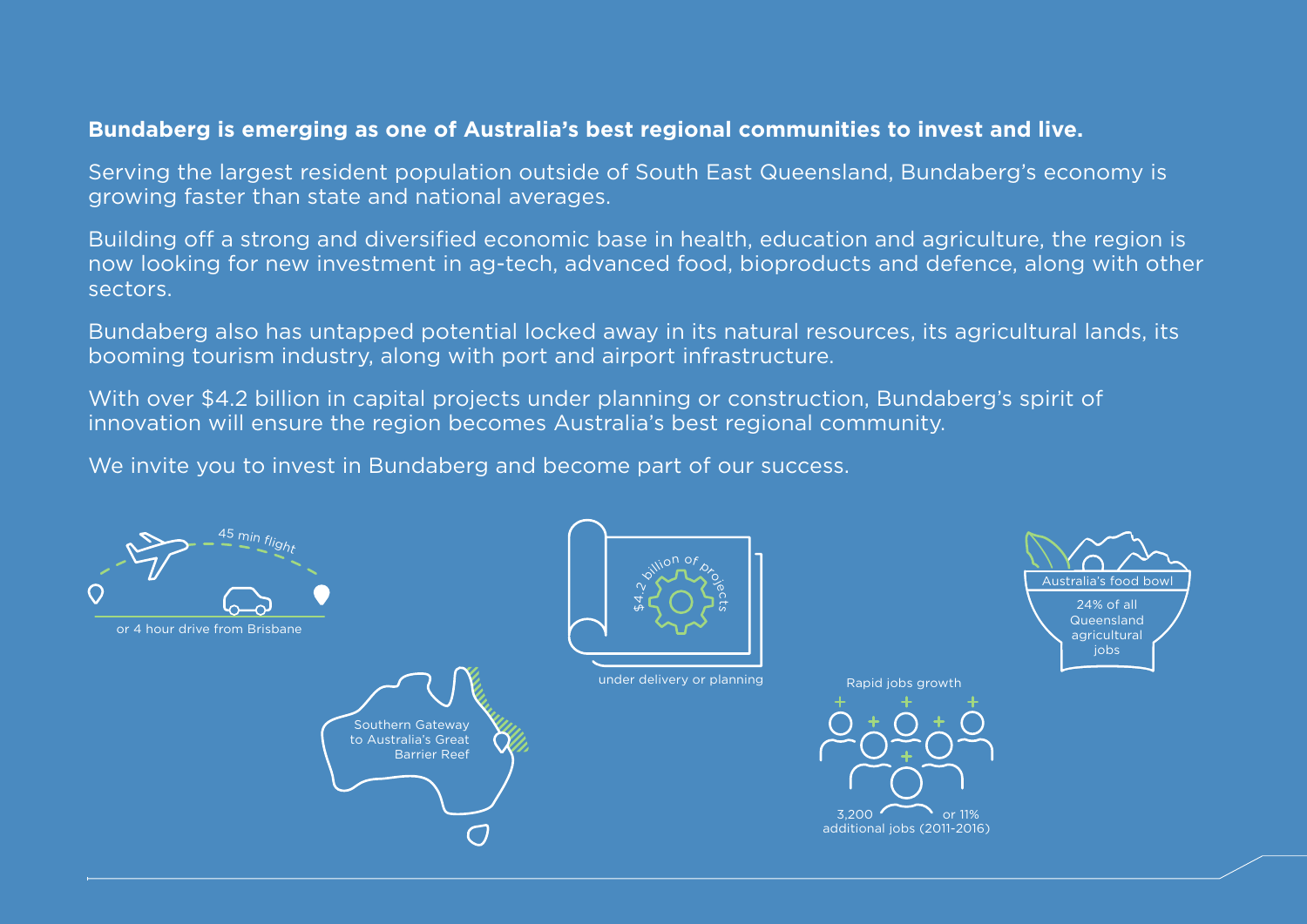| Overview of Bundaberg ——                              | O <sub>2</sub> |
|-------------------------------------------------------|----------------|
| Our pipeline of investment ————————————————————       | 04             |
| Our current growth industries ———————————————————— 10 |                |
| Our future growth industries —                        | $-13$          |
| Our innovation ecosystem —                            | -16            |
| Living and working in Bundaberg ——                    | 17             |

## **investinbundaberg.com.au**

## **Contents Foreword**

Uniquely positioned north of Brisbane in Queensland, Australia, the Bundaberg region is one of Australia's fastest growing regional cities.

Rapid jobs growth and infrastructure investment over the next five years will see the region's economy continue to expand.

Over this period, the region's agricultural, health, education and tourism industries will continue to see significant investment.



Bundaberg is also positioning for growth in its next wave of successful industries including ag-tech, bioproducts, advanced food & beverage manufacturing and defence supply.

This prospectus showcases these opportunities while also profiling our current pipeline of investment projects shaping Bundaberg.

With the perfect mix of infrastructure, people, opportunity and a spirit of innovation, nowhere else in Australia will you find the same ingredients for investment success.

If you're looking to invest, start a business, or just retire and relax, I am sure the information you find in this prospectus, will lead you to conclude, you've found Australia's best kept secret.

**Jack Dempsey** Mayor of Bundaberg Region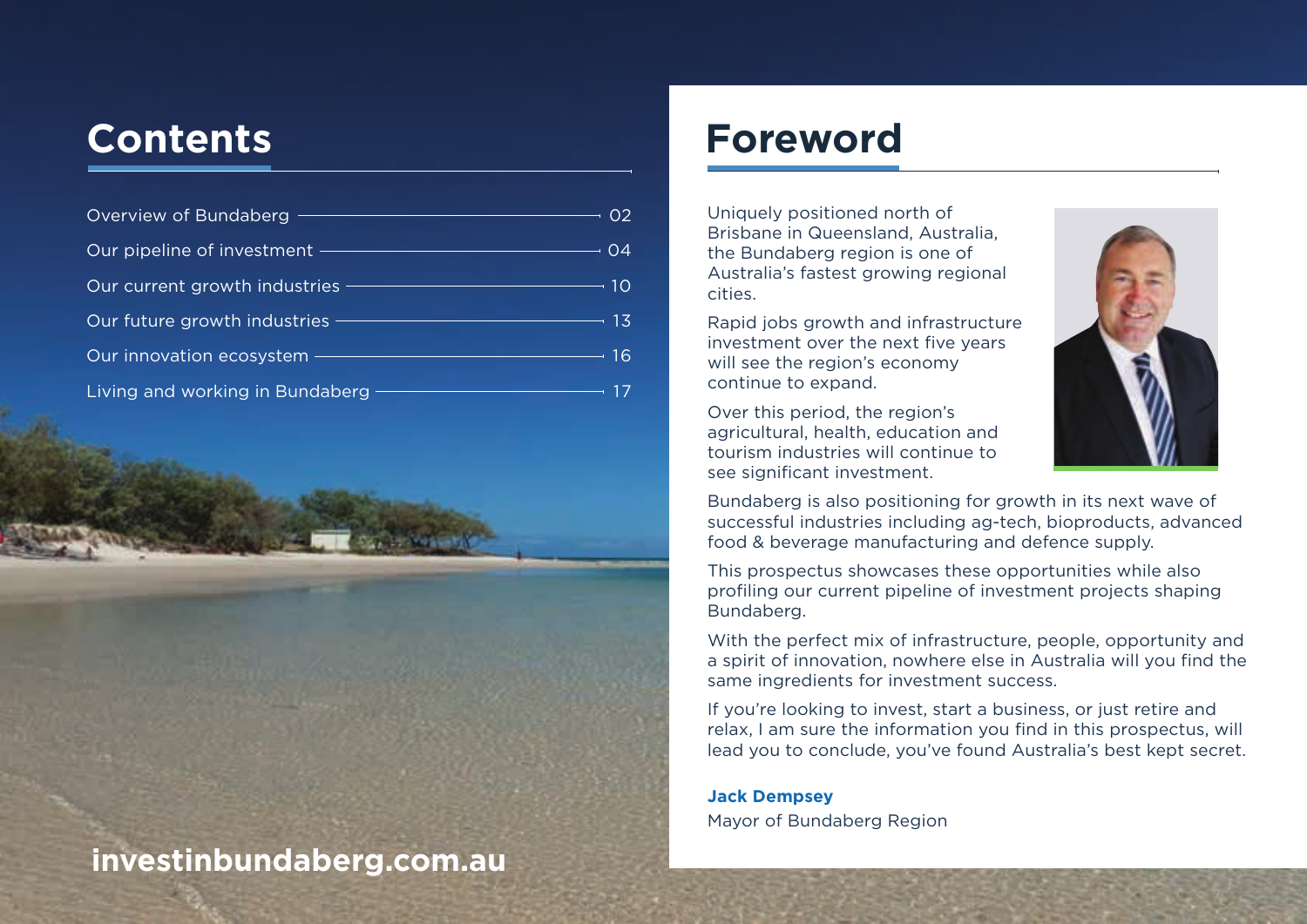# **Overview of Bundaberg**

### **Location**

Located at the southern edge of Australia's Great Barrier Reef, Bundaberg spans over 6,000 square kilometres of rural, natural, urban and coastal environments.

Bundaberg via Brisbane, is only 7 – 8 hours flying time to any South East Asian city, as shown below.



### **Our history**

For thousands of years, Bundaberg has been the traditional land of the Taribelang Bunda, Gooreng Gooreng, Gurang, and Bailai peoples. Later, Europeans settled Bundaberg to use its natural resources, with sugarcane quickly becoming one of the region's main industries for over 100 years. Today Bundaberg is known as one of Australia's largest agricultural food bowls and for its iconic food and beverage manufacturing. It is also one of Australia's fastest growing tourism destinations.

### **Our economy**

Bundaberg has one of Australia's most diverse and stable economies. Key indicators include:

- \$4.1 billion economy that's growing faster than state and national averages *(profile.id, 2019)*
- 6,400 businesses *(profile.id, 2019)*
- 40,000 new residents within 20 years *(ABS Population Projections high series, 2017)*
- 3,200 new jobs created between 2011 and 2016 the second fastest jobs growth rate in Queensland *(ABS Census 2011 and 2016)*
- 2,900 residential lots ready for development *(QGSO, Residential land monitor, 2019)*
- Agriculture is the largest contributor to economic activity *(profile.id, 2019)*

### **Our community and environment**

Bundaberg has one of the most equable sub-tropical climates in the world, regularly compared to Hawaii. Our community is older than the national average with a strong base of social infrastructure such as: community services, schools, and sporting clubs. Reflecting our community spirit, people in Bundaberg volunteer more than any other community in Australia.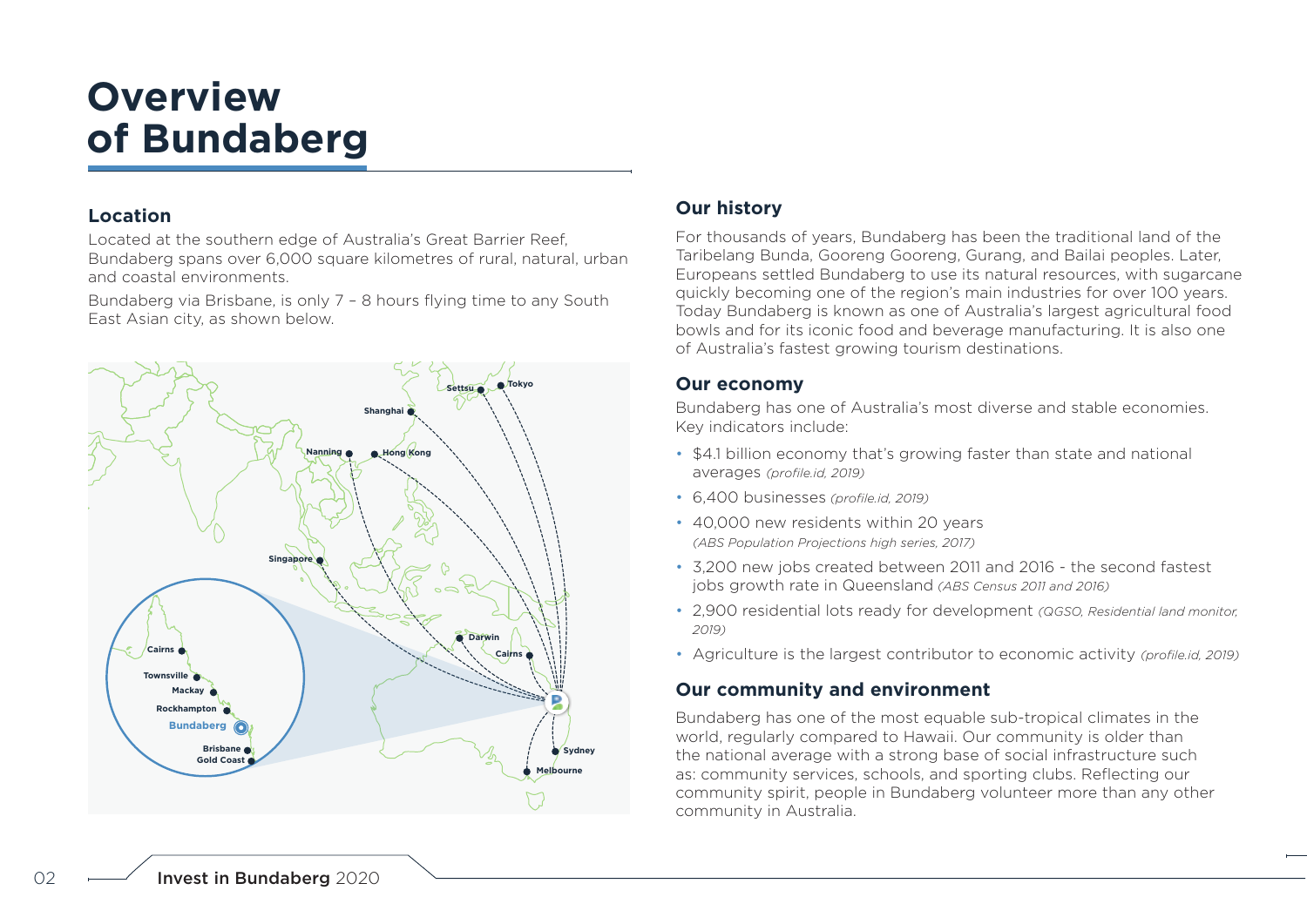### **Strategic benefits**





**CLIMATE** Fifth most equable climate in the world

**WATER SECURITY** Secure and reliable irrigated water supply, plus an average rainfall 1,110mm pa. Irrigation covers over 57,500 ha in the Bundaberg, Childers and Gin Gin areas.



**SOIL**

Bundaberg has 80 soil types with 63,000 ha suitable for sugarcane, 25,000 ha for macadamias, 56,100 ha for cucurbits, 56,100 ha for vegetables and 28,000 ha for nuts.



**OUTSIDE AUSTRALIA'S DISASTER ZONE** Most northern port outside Australia's natural disaster zone.



**SOUTHERN EDGE OF GREAT BARRIER REEF** 90km to Lady Elliot and 107km to Lady Musgrave island



**MAJOR ECONOMIC INFRASTRUCTURE** Port, regional airport, hospital, and university



**AFFORDABILITY** Median house prices at \$290k are more than half the average of greater Brisbane.



**DIVERSE INDUSTRY BASE** While agriculture, forestry and fishing are the main industries in the region, all other industries are well represented in the region's economy.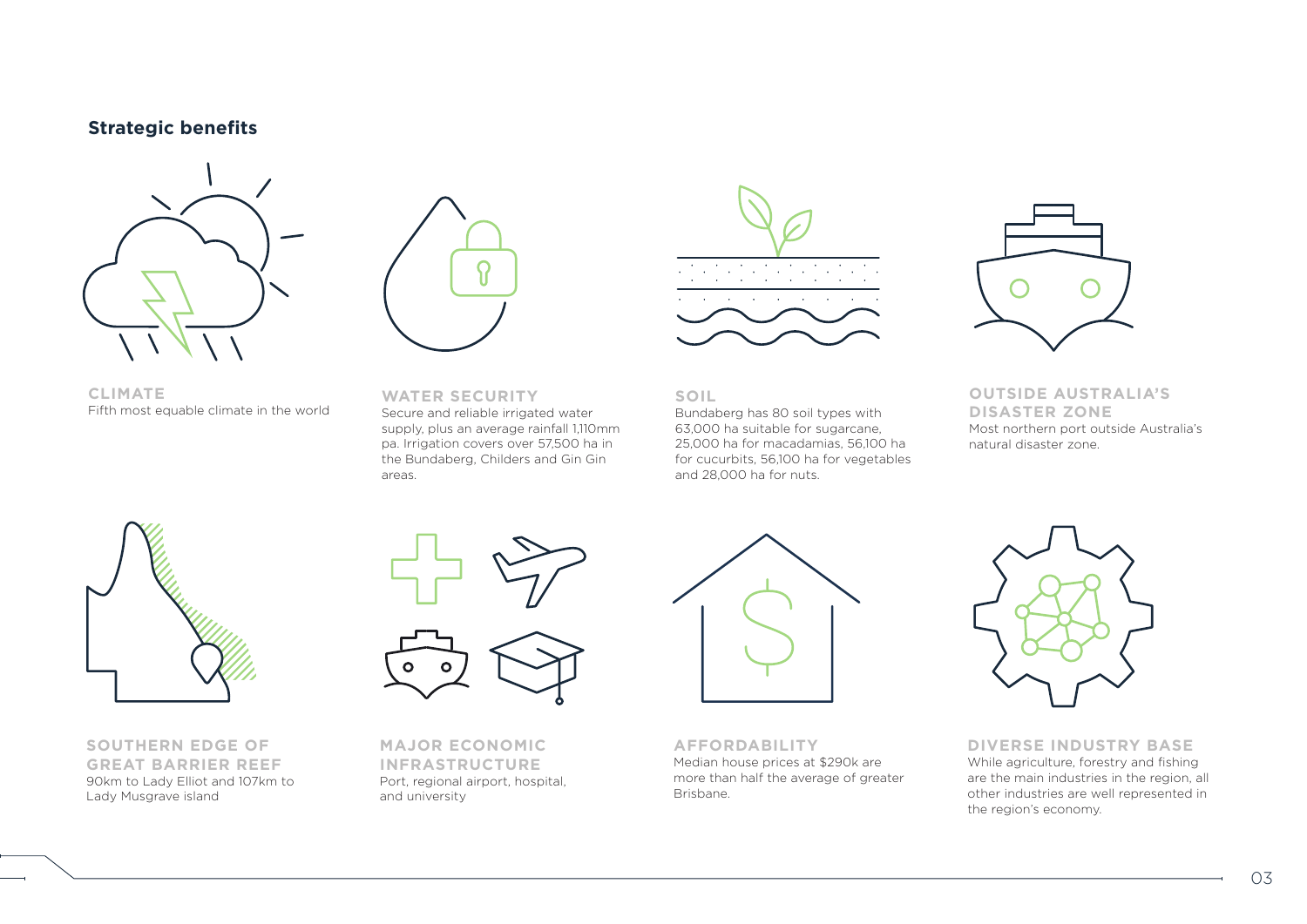# **Our pipeline of investment**

Over the next decade, a pipeline of projects are being delivered across Bundaberg that will shape our future. Some of the projects that make up this pipeline, are now profiled.

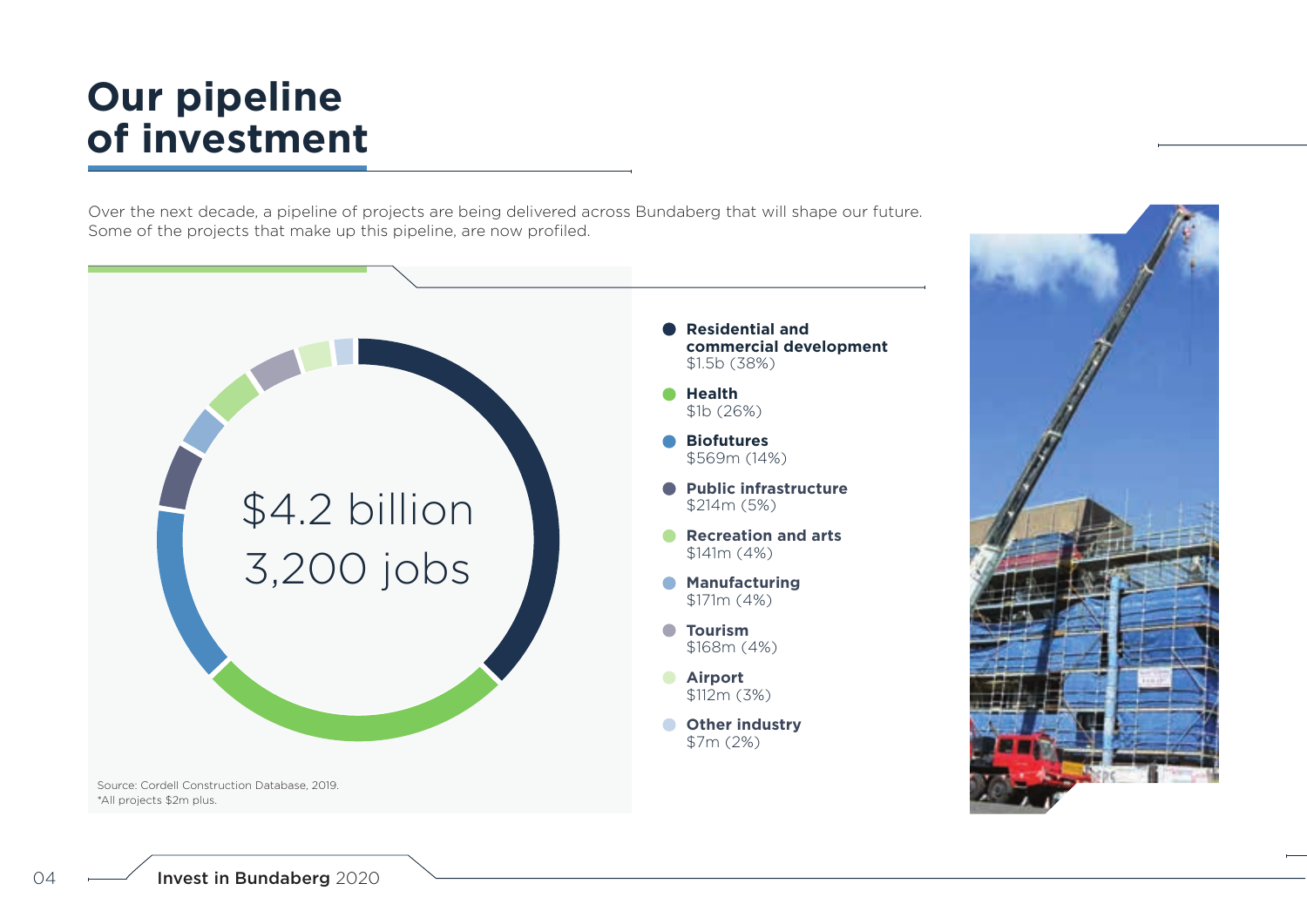

### **New Bundaberg Level 5 Hospital**

The Queensland Government has committed to establishing a new hospital in Bundaberg by 2026/27.

This will see many new acute, level 5 health services provided in Bundaberg, including an expanded medical school being delivered in partnership with CQUniversity and University of Queensland

### **STATUS**

Detailed business case by Building Queensland

**LEAD** Queensland Health

**VALUE** \$500m and \$1500m

**JOBS** 800 – 1,000 new specialist health **COMPLETION** 2026/27



### **Bundaberg Civic and Cultural Arts Precinct**

Bundaberg Regional Council has established a vision to create a new Civic and Cultural Arts Precinct in the heart of Bundaberg CBD.

This vision will deliver new and reinvigorated cultural arts infrastructure in the CBD, acting as both a catalyst for investment and another reason to live and work in Bundaberg.

### **STATUS**

Under delivery **LEAD** Bundaberg Regional Council **COMPLETION**

10 - 15 year vision



### **Bundaberg Aviation Precinct**

Bundaberg Aviation Precinct is an 11 hectare, master planned industrial development adjoining the Bundaberg Regional Airport that will create an exciting home for aviationrelated businesses.

Stage 1 is now available with remaining lots currently under construction.

### **STATUS** Stage 1 available **LEAD** Bundaberg Regional Council **AVERAGE LOT SIZE** 3,000sqm **COMPLETION** 2025



### **Bundaberg Aeromedical Hub**

Located over two lots of the Bundaberg Aviation Precinct, the Bundaberg Aeromedical Hub is a partnership between the Royal Flying Doctors Service (RFDS) and Life Flight Queensland.

When complete, the Hub will be the main base for RFDS and Life flight in regional Queensland.

**STATUS** Under construction

**LEAD** Royal Flying Doctors Service and Life Flight Queensland

### **VALUE**

\$6m and future \$15m flight simulator

**JOBS** 350 direct and indirect

**COMPLETION** Early 2020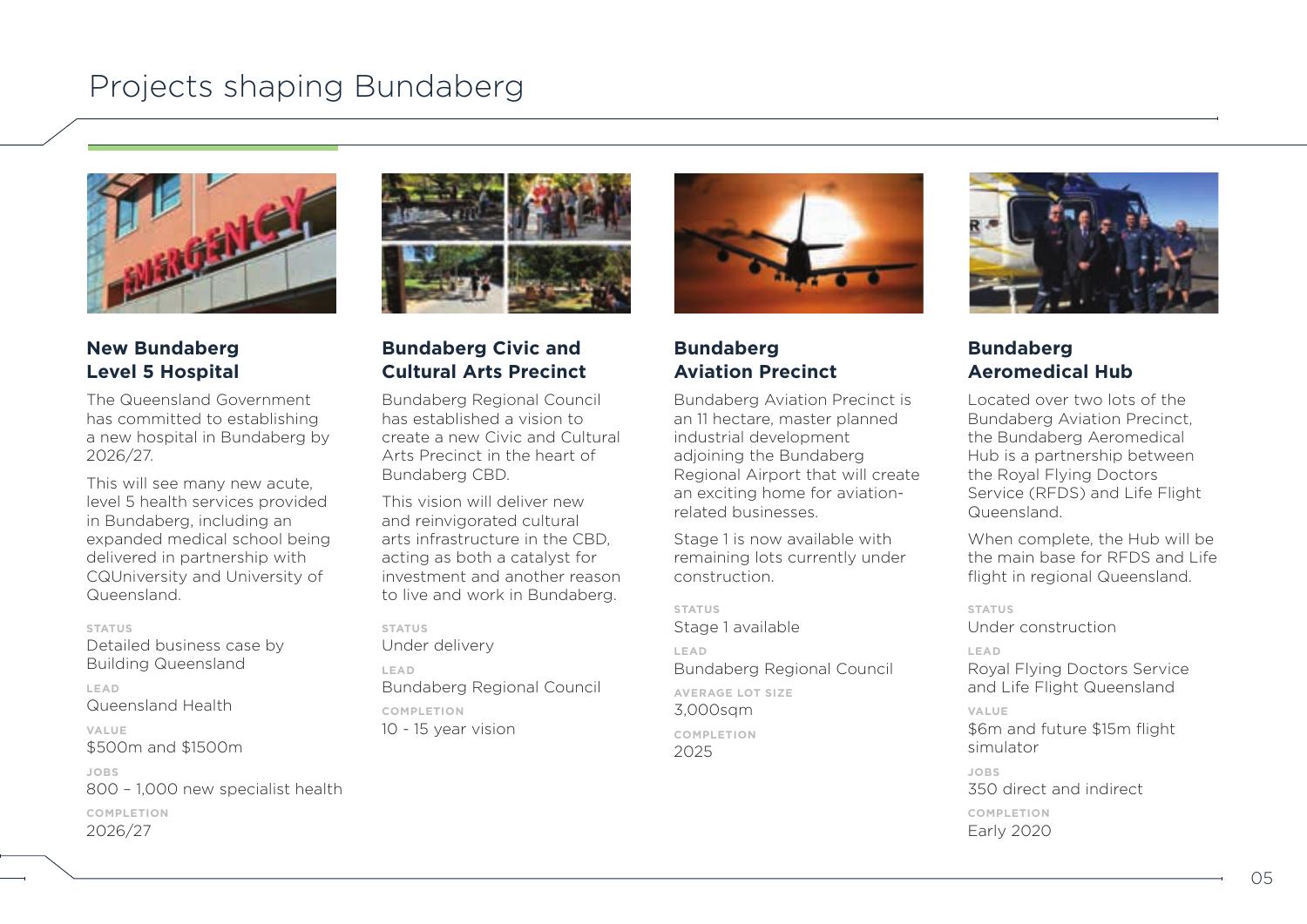

### **International air freight expansion**

Council is investigating the feasibility of upgrading the Bundaberg Regional Airport to international air freight designation.

With technical and costing investigations complete, the business case is now being examined to determine options to fund the airfreight expansion project.

### **STATUS**

Business case investigation **LEAD** Bundaberg Regional Council **VALUE**

\$70 - \$80m

**COMPLETION** Unknown



### **Port of Bundaberg future expansion**

The Port of Bundaberg is currently a small multicommodity port, shipping sugar, molasses and other commodities.

Council is looking to attract greater private and public investment to the Port of Bundaberg to transform it into a competitive national port.

The Port of Bundaberg is currently operated by Gladstone Ports Corporation.

**STATUS**

Advocacy **LEAD** Bundaberg Regional Council **JOBS** Over 20,000 region-wide jobs



### **Gateway Marina Burnett Heads**

The Gateway Marina, at Burnett Heads is a proposed \$70 million dollar mixed use marina village development located on the shore of Burnett Heads Boat Harbour.

The project will offer 318 marina berths and a waterfront residential community along with boutique retail, restaurants and open space.

**STATUS** Under construction **LEAD** BH Developments Pty Ltd **VALUE** \$70m **COMPLETION** Stage 1, 2020



### **Bundaberg Brewed Drinks Super Brewery**

The makers of Bundaberg's most iconic craft brewed drink – Bundaberg Brewed Drinks - are building a new super brewery in Bundaberg that will support this locally owned company expand into new overseas markets.

**STATUS**

Construction to commence in 2020

**LEAD** Bundaberg Brewed Drinks **VALUE** \$156m expansion **JOBS** 147 ongoing **COMPLETION** 2022/2023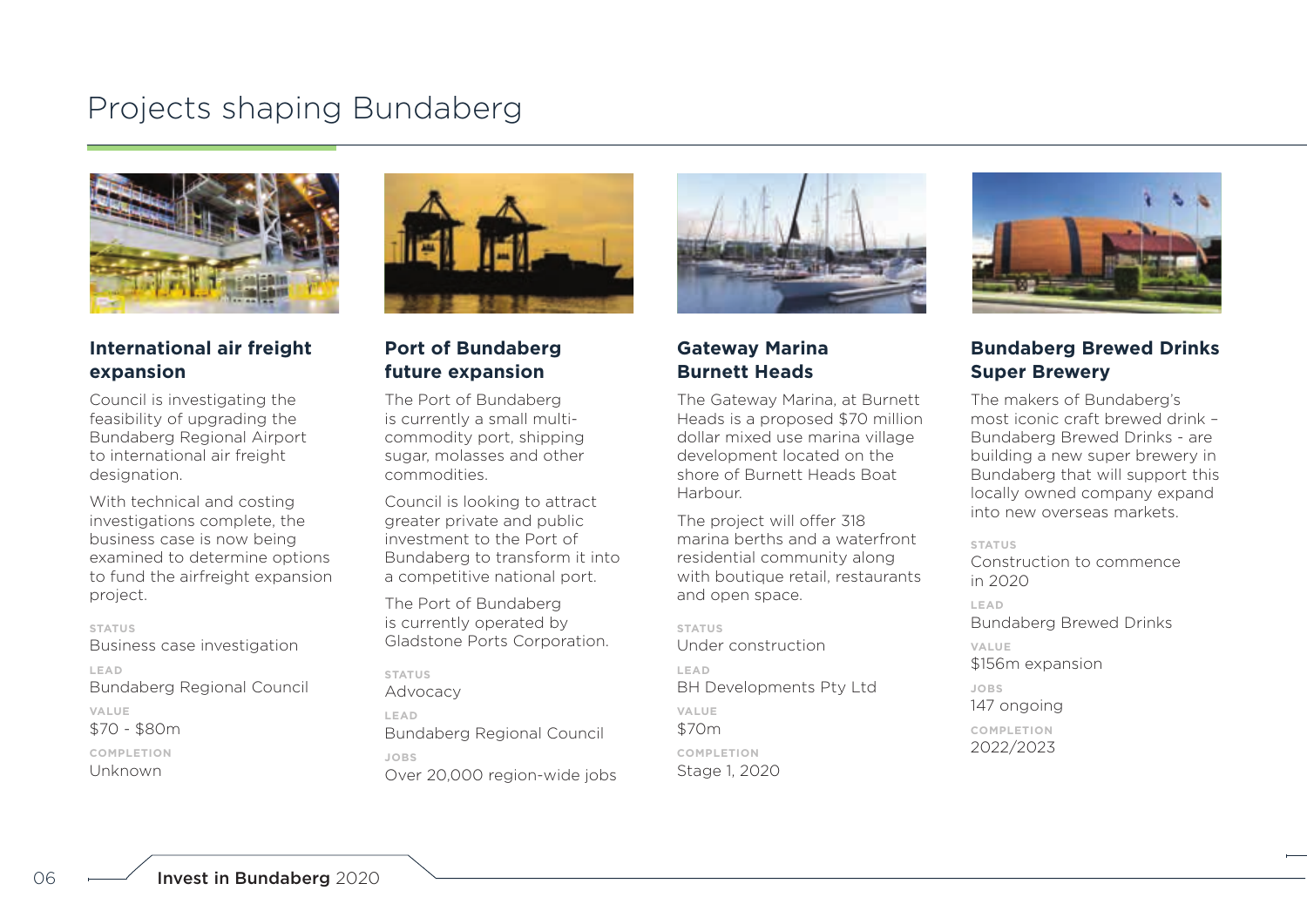

### **Ag Tech Precinct**

CQUniversity, the Australian Government and Bundaberg Regional Council are partnering to establish Australia's first Ag Tech Prototyping Precinct, in the Bundaberg region.

This precinct will attract, engage and connect innovators, researchers and industry in the testing and rapid prototyping of Ag Tech that will deliver improvements in local and national agricultural farming systems.

**STATUS** Opening early 2020

**LEAD**

**CQUniversity** 

**VALUE**

\$5m

**COMPLETION** 2020



### **Reducing Urban Glow in Bundaberg**

This project is a partnership between multiple stakeholder groups to reduce night time urban glow that disrupts sea turtle breeding along the Bundaberg coast.

75 light sensor poles have been erected along the coast to capture urban glow data that will be used to guide the deployment of new light technologies that will reduce urban glow.

Opportunity exists for partnerships to further leverage this infrastructure.

**STATUS** Under construction

**LEAD** Bundaberg Regional Council

**VALUE** \$1.3m **COMPLETION** 2020



### **Mon Repos Turtle Centre**

The new Mon Repos Turtle Centre will cater for over 30,000 eco-tourism visitors to Bundaberg each year.

This project is supporting other proposed eco-tourism projects in the region that will leverage Bundaberg's proximity to the Great Barrier Reef and unique natural environment.

**STATUS**

Under construction **LEAD** Queensland Government **VALUE**

\$22m plus **COMPLETION**

2019



### **10 Gigaberg**

This project aims to deliver speeds of up to 10 gigabites (10GB) per second of affordable internet speed in Bundaberg.

By leveraging existing infrastructure networks, this project will drive delivery of Australia's fastest internet connectivity, for business and community.

**STATUS** Under planning

**LEAD** Bundaberg Regional Council and infrastructure providers

**COMPLETION** 2 - 3 years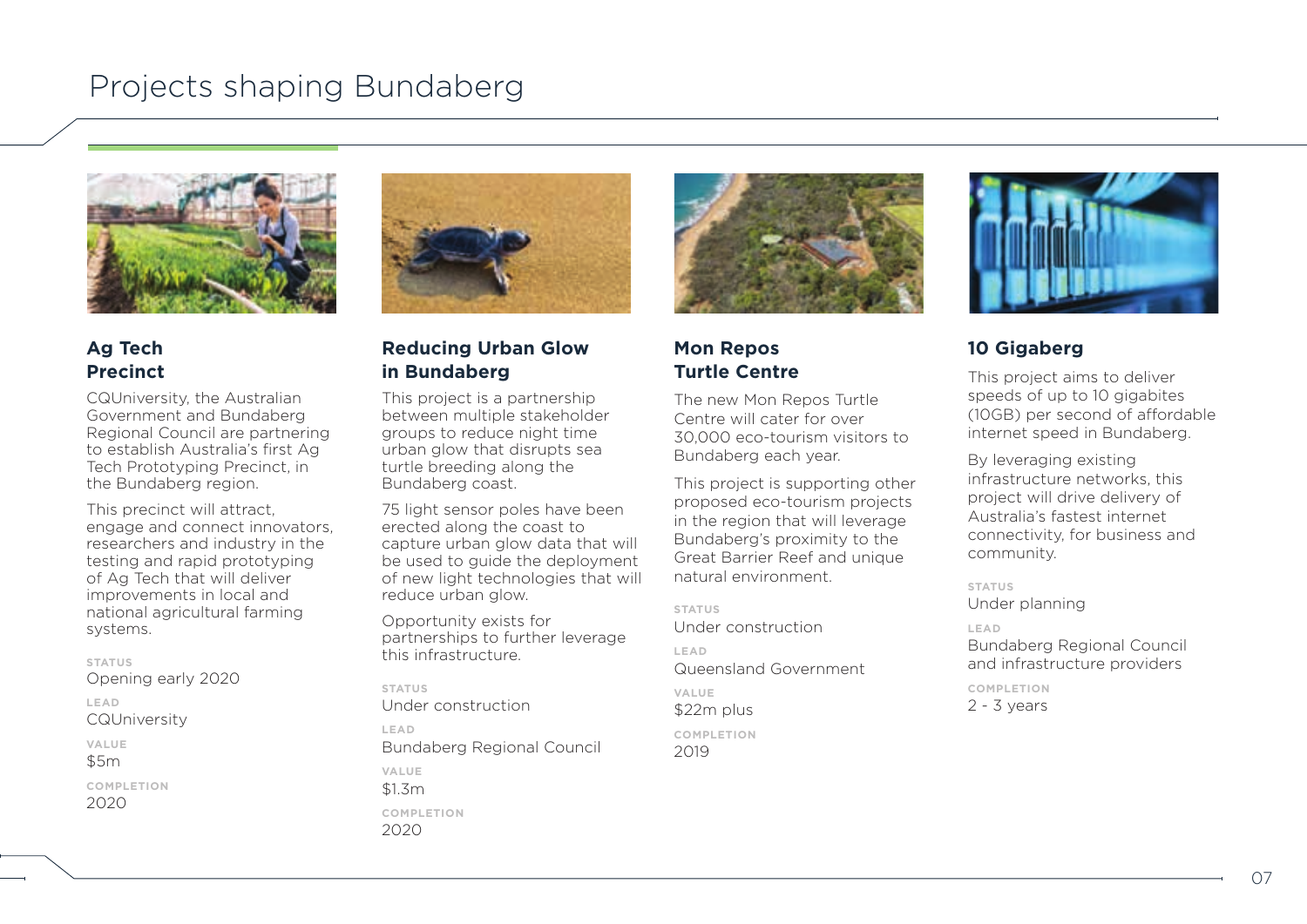

### **CBD leisure and water play precinct**

To drive the amenity of the Bundaberg CBD as a place to invest, Bundaberg Regional Council will establish a new CBD leisure and water play precinct.

Modelled off national river bank developments, this project will also attract related commercial investment in the CBD.

### **STATUS**

Funding application **LEAD**

Bundaberg Regional Council **COMPLETION** 2 - 3 years



### **Bundaberg Challenger Learning Centre**

The Bundaberg Challenger Learning Centre is being designed to deliver NASAinspired STEM training in the region for students from primary through to high school.

This project will support other investments that could be made in education or accommodation.

**STATUS** Funding application

**LEAD** Bundaberg Regional Council **LEAD** \$7m **COMPLETION** 2 - 3 years



### **Regional Aquatic Centre**

To further drive the amenity and appeal of Bundaberg as a place to live and invest, Council is establishing a new national standard Regional Aquatic Centre.

This facility will be part of a multi-stage sport and recreational precinct, located in proximity to existing sport and conference facilities.

**STATUS** Funding application **LEAD** Bundaberg Regional Council **COMPLETION** 2 - 3 years



### **Bundaberg State Development Area**

Located in proximity to the Port of Bundaberg, the Bundaberg State Development Area (SDA) represents over 5,000 hectares of land intended for future employment use.

While the SDA is not yet adequately serviced, opportunity exists for major users to come forward with proposals for its development.

**STATUS** State declared in 2017 **LEAD** Queensland Office of the Coordinator General **COMPLETION**

10+ years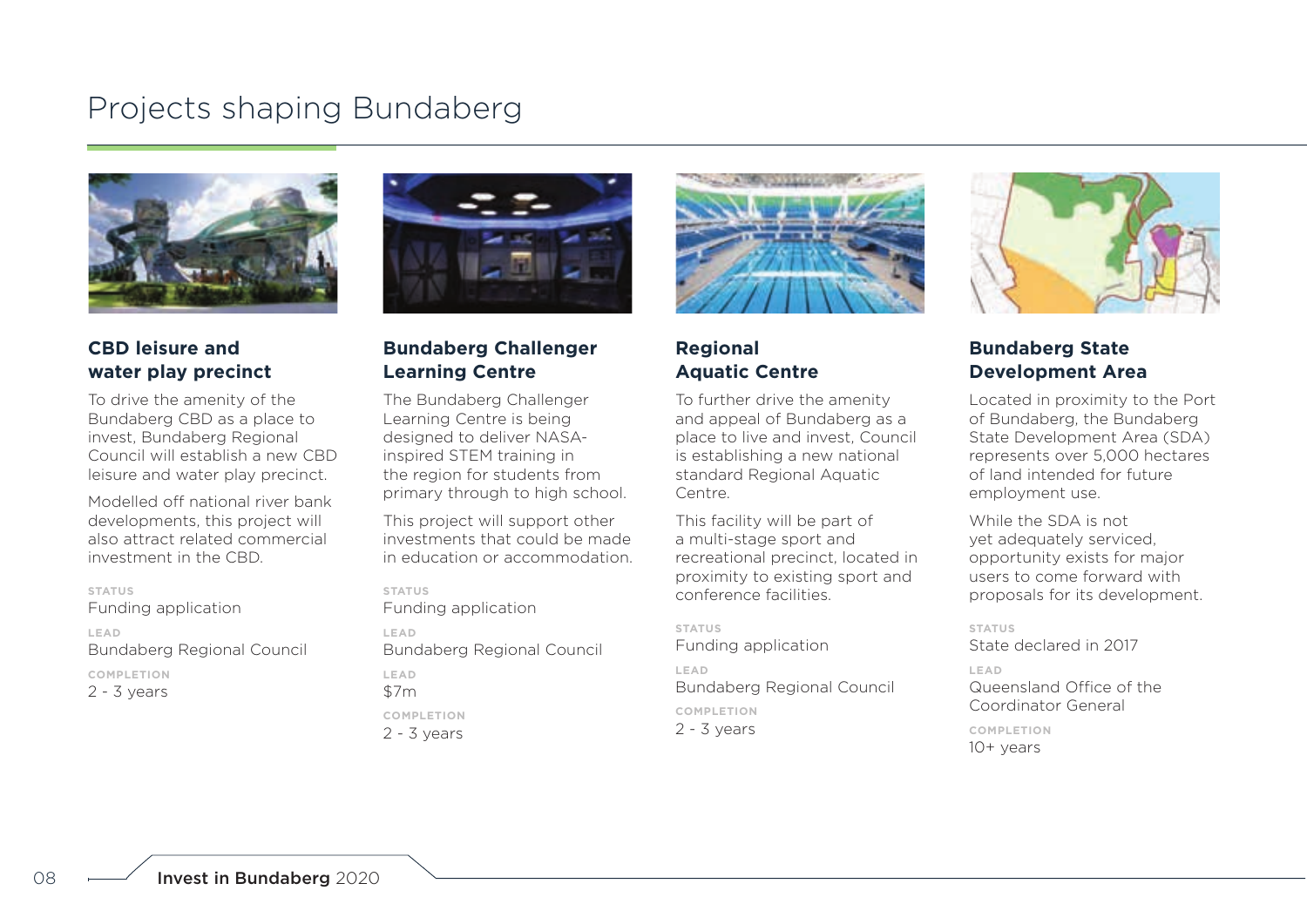## 1. Agribusiness

### **\$98.5 million** total development value

› Macadamia Australia Nut Processing Facility › Ag Tech Precinct › Oreco Group expansion › Other agribusiness projects *est. 237 jobs*

### 2. Airport

**\$112.2 million** total development value › Airport development and works › Bundaberg air freight expansion › Bundaberg Aeromedical Hub *est. 35 jobs*

### 3. Arts & culture

› Bundaberg Civic and Cultural Precinct *est. 100 jobs* **\$45 million** total development value

### 4. Bundaberg Port and SDA

**\$47 million** total development value › Pacific tug › Port infrastructure *100 jobs*

### 5. Environment & energy

**\$569.3 million** total development value

- › Branyan solar farm
- › Woongarra solar farm
- › Urban Glow project
- › Bullyard solar farm
- › Childers solar farm
- › Utilitas HUB

### 6. Hospital **\$500m to \$1.5b**

total development value › Level 5 Bundaberg Hospital *est. 1800 jobs*



*est. 26 jobs*

:`∩́-

 $\circ$   $\circ$ 

## \$4.2 billion<sup>\*</sup> 3,225 potential jobs

**Suture rail Future corridor**

<sup>|</sup> <sup>|</sup> <sup>|</sup> <sup>|</sup> <sup>|</sup> <sup>|</sup> <sup>|</sup> <sup>|</sup> <sup>|</sup> <sup>|</sup> <sup>|</sup> <sup>|</sup> <sup>|</sup> <sup>|</sup> <sup>|</sup>

Gladstone Regional Council

**Gin Gin**

North Burnett Regional Council **1**

**12**

**Kensington**

**5**

**Branyan**

**11**

**2**

**6 3**

**10 9**

**Bundaberg CBD**

**Alloway**

**5**

**Bundaberg East**

 $_{\rm x}$  $_{\rm x}$  $_{\rm x}$  $\boldsymbol{\mathsf{x}}$ ×  $\overleftrightarrow{\phantom{a}}$  $\bm{\mathsf{x}}$  $\boldsymbol{\times}$  $\bm{\times}$ |  $\boldsymbol{\times}$  $\boldsymbol{\ast}$  $_{\rm x}$  $\boldsymbol{\mathsf{x}}$  $\boldsymbol{\mathord{\sim}}$ -

**5**



**Bundaberg** 

**12**

**12**

### | |  $\kappa$ | \* \* **5**

×

\* - $\pmb{\times}$ | **Goodwood**

# **Childers**

**5** Fraser Coast Regional Council

 $\mathbf{v}$ 

**Elliott Heads**

**5**

**Bargara**

|

### 7. Manufacturing

› Bundaberg Brewed Drinks Planning › Other projects **\$171 million** total development value *est. 365 jobs*

### 8. Resilience infrastructure

› East Bundaberg Flood Levee *est. 45 jobs* **\$85 million** total development value

### 9. Road infrastructure

**\$66.4 million** (two lane interim option cost) › Demaining Quay Street

### 10. Sport, recreation & parks

**\$96 million** total development value

**> CBD leisure and water play precinct**<br>> Regional Aguatic Centre est. 70 iobs › Regional Aquatic Centre *est. 70 jobs*

## 11. Digital & STE

› Bundaberg Challenger Learning Centre  $\rightarrow$  10 Gigal **\$16 million** total development value *est. 10 jobs*

12. Tourism, hotel & leisure



## **\$167.7 million**

total development value › Expansion of Lady Musgrave Experience › Elliott Heads Foreshore Development *est. 130 jobs*

**BUNDABERG 10 YEAR MAJOR PROJECT PIPELINE**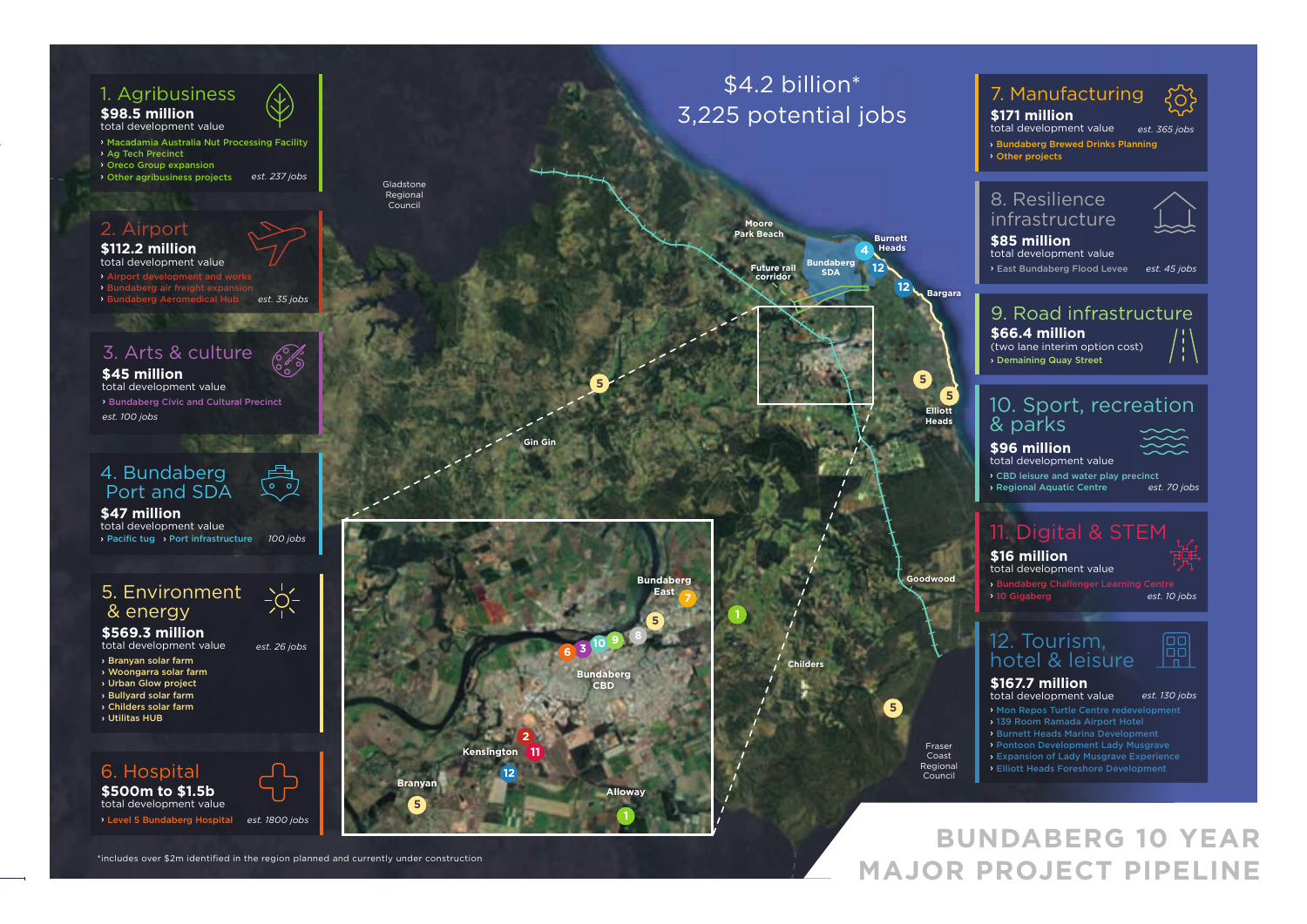## **Our current growth industries**

Bundaberg has a range of industries experiencing growth, representing good opportunities for investment. The region's growth is also aligned with three of Australia's top five industries expected to drive the next wave of the nation's economic prosperity.<sup>1</sup>

## Australia's top five growth industries

### **AGRIBUSINESS**

Global population growth of 60 million per year will increase food demand, with Asia's growing middle classes set to boost their protein intake.

### **GAS**

Rapid growth in emerging economies has polluted the air in major cities to Australia's north. This will underwrite demand for Australia's gas reserves, a cleaner and greener alternative.

### **TOURISM**

Australia's tourism sector is set to double in size over the next 20 years, with Asia's expanding middle classes fuelling this growth.

### **INTERNATIONAL EDUCATION**

Foreign students are already Australia's fourth biggest export earner; with India and China likely to drive growth in Australian education market.

### **WEALTH MANAGEMENT**

Three billion people in Asia will join the middle class by 2030 and by 2050 the region will account for more than half the world's financial assets.

10 **Invest in Bundaberg** 2020



**HEALTH** 

**AGRICULTURE + AG TECH**

**TOURISM (ACCOMMODATION + FOOD)**

**CONSTRUCTION**

**EDUCATION**

1 Deloitte, Positioning for Prosperity 2013 \*as measured by net jobs growth between 2011 and 2016, ABS Census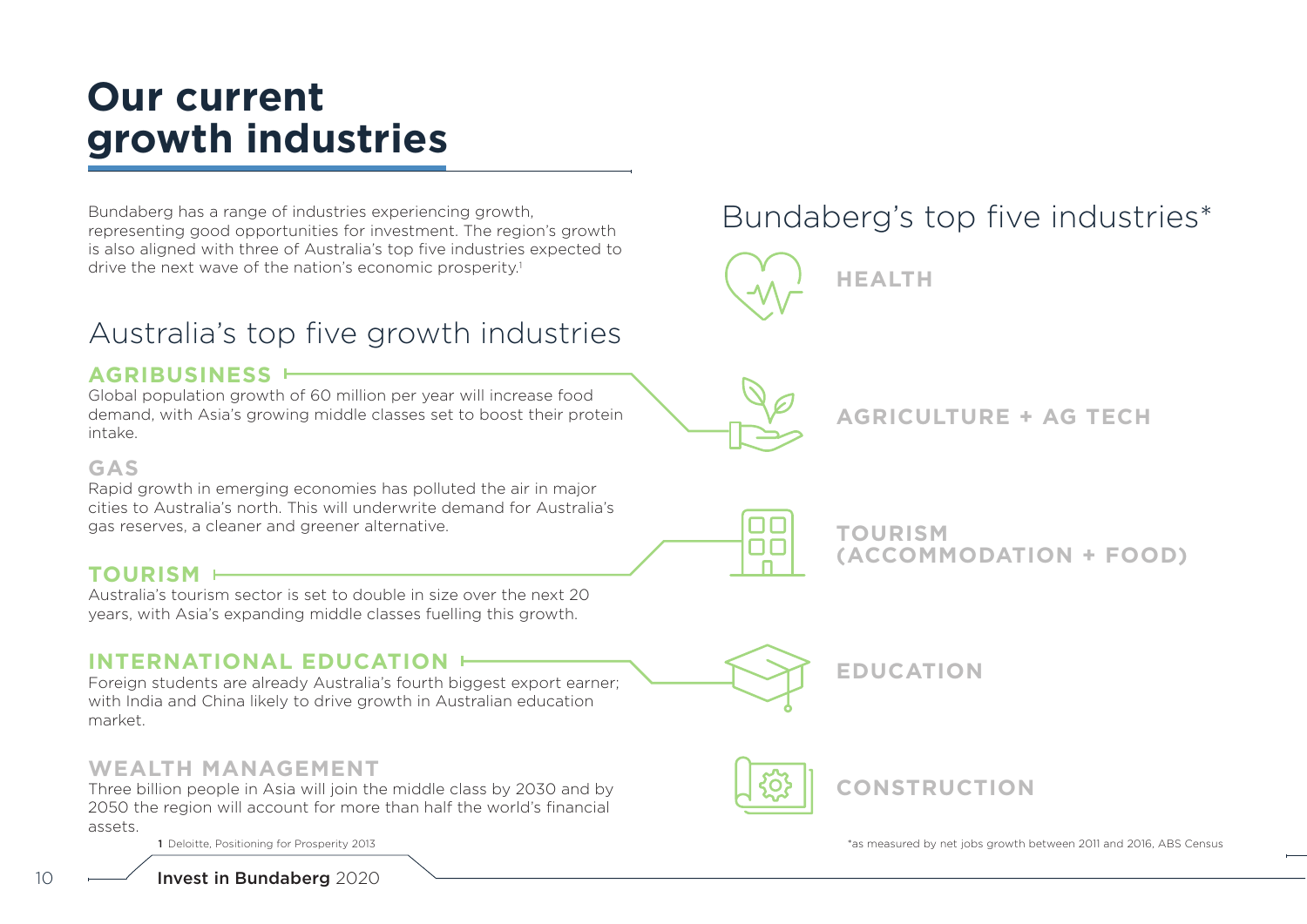

Bundaberg has three hospitals, each planning major expansions over the coming years.

By 2026/27 the Queensland Government will replace the Bundaberg Base Hospital with a new hospital including significantly more level 5 tertiary services.

The Friendly Society Private Hospital is also investing \$26 million into new cardiac facilities. Many other private and public health-related investments are being planned across Bundaberg.

### Investment and business opportunities:

- General construction and medical supply chain
- Medical specialists
- Allied health and disability services

*"The combined strengths of both the private and public sectors help to ensure Bundaberg residents receive the majority of health care needs in their own community."* 

**ALAN COOPER, CEO, FRIENDLIES HOSPITAL, BUNDABERG**

## Health **Education**



Bundaberg is positioning itself as a University city – a place where education is a key focus, from pre-school learning right through to higher education. The region is also looking at new opportunities to reinvigorate its CBD with a university presence, along with new uses for its TAFE campus, including new vocational programs and pathways to higher education.

Other investments are underway for student accommodation and STEM training facilities that will take advantage of growing domestic and international education markets. Bundaberg is focussing on growing its overseas student enrolments through initiatives that will internationalise its locally delivered agriculture and engineering degree programs.

### Investment and business opportunities:

- Student accommodation
- Alternative and special education schools
- Language training
- International vocational training

*"Bundaberg positioned itself as a University city, with amazing potential to change lives through education. The links and partnerships between education, industry, community and government will lay a foundation for future success".*

**LUKE SINCLAIR, ASSOCIATE VICE CHANCELLOR CQUNIVERSITY, WIDE BAY BURNETT**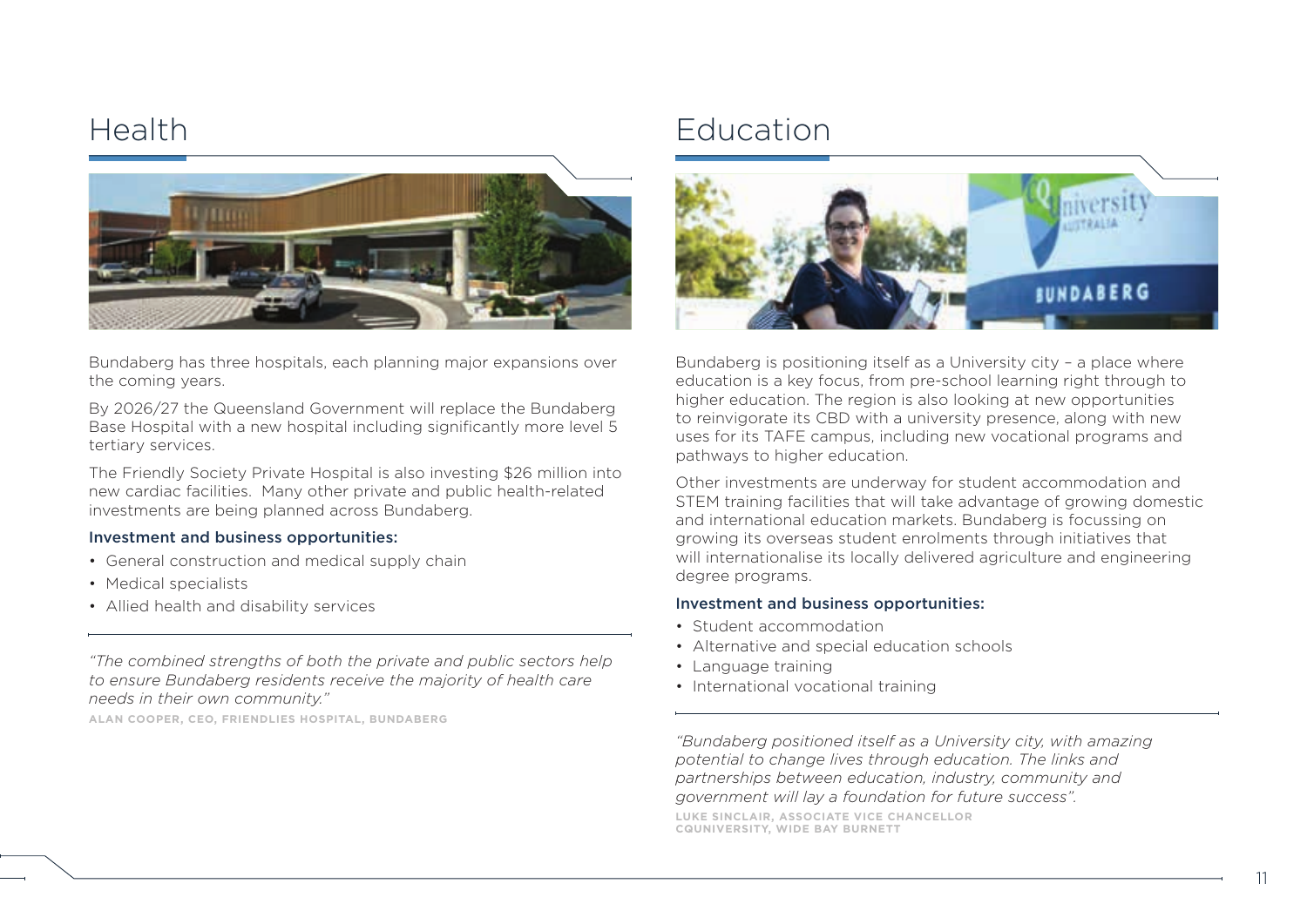## Agriculture Tourism



Bundaberg's agricultural industry is expanding each year. The region already produces over \$1 billion in agricultural output per annum, yet could produce more with investment in local farming systems.

While crops such as macadamias and avocados have driven growth in the regions agriculture sector in recent times, crops such as speciality nuts, medicinal cannabis and others are expected to deliver future waves of growth.

These crops, and others will take advantage of the region's perfect conditions for all year round growing and stable water supply.

### Investment and business opportunities:

- Macadamia and avocado farming
- Nuts and berry farming
- Aquaculture farming
- Feedstock for bioenergy and bioproducts

*'Bundaberg is an ideal location for those looking to work in agriculture. It offers the perfect growing ingredients – nutrient rich soil, access to water and a temperate climate which allows us to supply our valued clients domestically and abroad 52 weeks of the year."*

**PETER GREENSILL, OWNER GREENSILL FARMING** 



Located at the southern end of the Great Barrier Reef, opportunity exists for tourism experience and accommodation providers to establish new products in Bundaberg that leverage the region's unique environment and location.

Recent new operators such as Bundy Food Tours, Lady Musgrave Experience and Kalki Moon Distilling & Brewing have all won tourism awards in relatively short timeframes through leveraging untapped opportunities in Bundaberg.

The region is supported by Bundaberg Tourism which can assist potential operators understand our visitor market and plan new investment.

### Investment and business opportunities:

- Eco-tourism
- Visitor accommodation (including resorts)
- Culinary tourism experiences
- Nature-based and sustainability tourism

*"The Bundaberg region's tourism industry is an engaged and proactive collective, with clear sense of passion and commitment to delivering extraordinary visitor experiences".*

**KATHERINE REID, GENERAL MANAGER BUNDABERG TOURISM**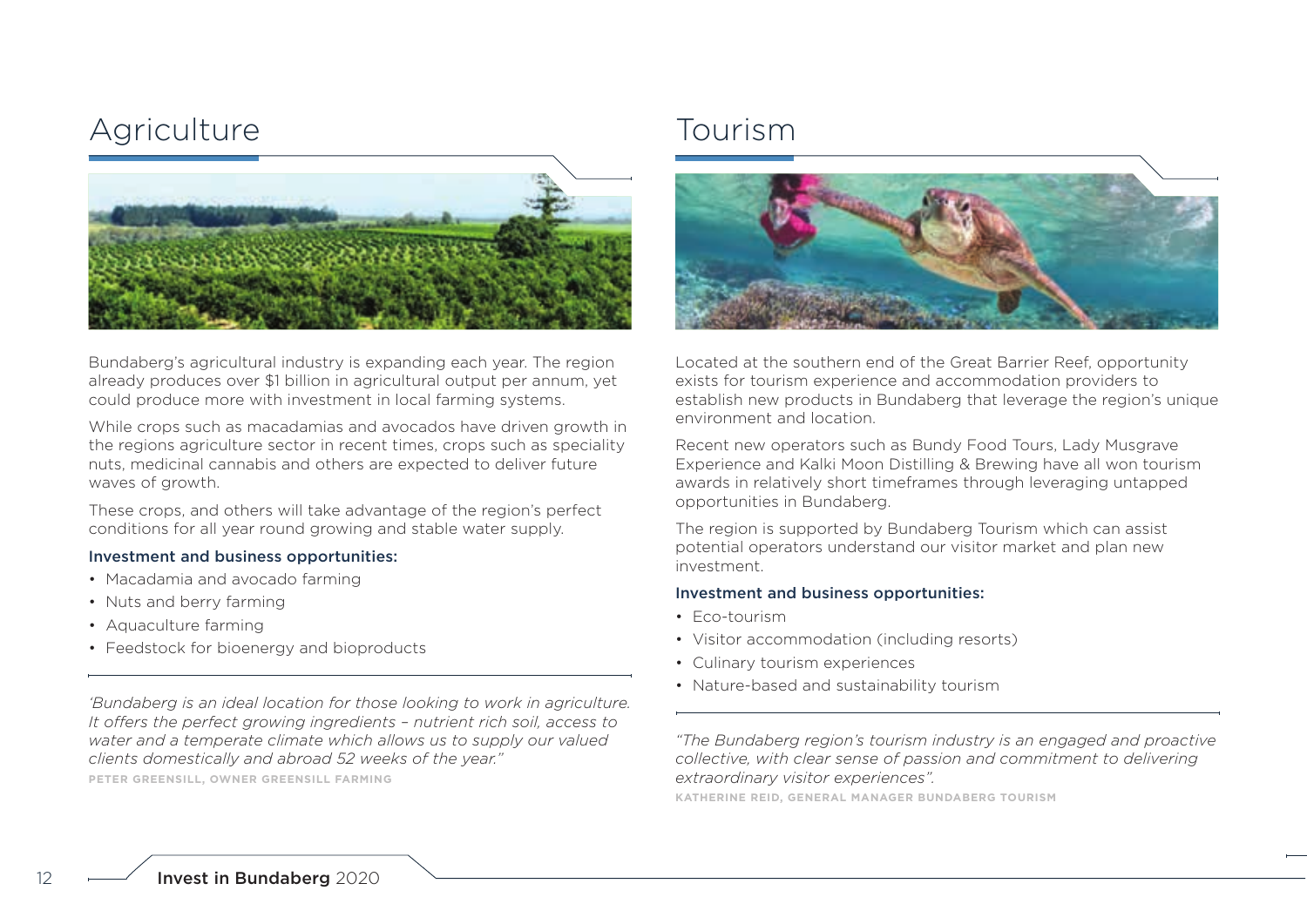## **Our future growth industries**

Building off a strong foundation of industries, a range of future growth industries will drive the growth of the region's economy.



HEALTH CARE + SOCIAL SERVICES AGRICULTURE + FISHING EDUCATION + TRAINING ACCOM + FOOD (TOURISM) CONSTRUCTION

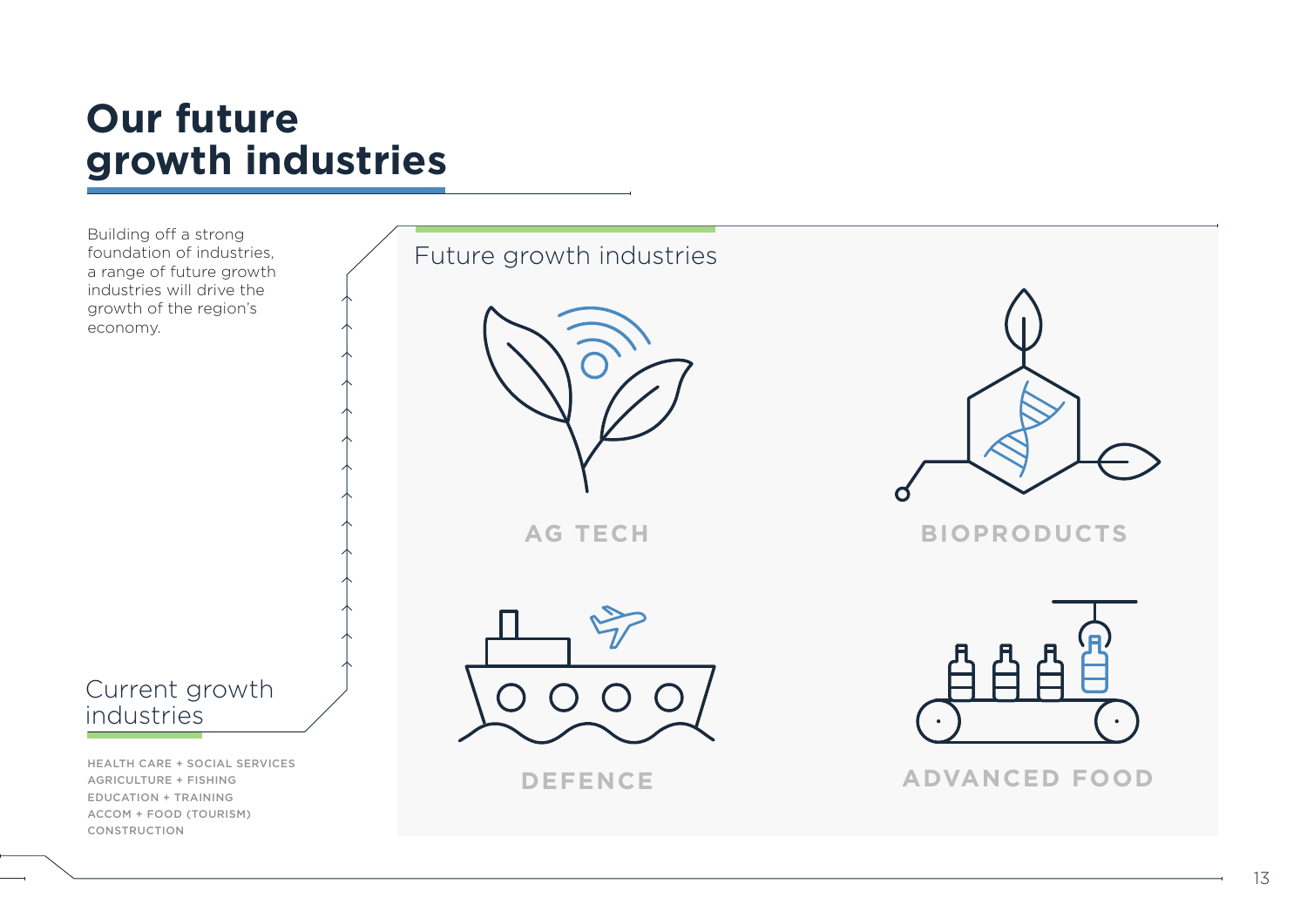

Leveraging off the local agricultural base, the region is specialising in the development and use of technology in agricultural, known as Ag-Tech.

CQUniversity's Institute for Future Farming Systems assists farmers with world leading, non-invasive and precision agricultural techniques, while a new Ag-Tech Precinct/ Accelerator will ensure the region grows Australia's next generation of agricultural leaders.

In 2020, a new Ag-Tech Precinct will be established in Bundaberg that will drive innovation and investment in the region's potential as a national Ag-tech centre of excellence.

### Investment and business opportunities:

- Ag-tech developers and companies
- Data analytics organisations
- Ag-tech start-ups and investors

*"Bundaberg is the largest and most diverse fruit and vegetable production region in Australia and is the perfect location for a horticultural researcher to be based."*

**PROFESSOR PHIL BROWN, DIRECTOR**

**INSTITUTE FOR FUTURE FARMING SYSTEMS, CQUNIVERSITY** 

## Ag-Tech Bioenergy and bioproducts



With an abundance of agricultural land already growing commercial volumes of feed stock, Bundaberg is attracting innovative companies producing bioenergy and bioproducts.

The region is already a national leader in solar energy use, with untapped potential to turn existing feed stocks, and agricultural waste, into viable forms of bioenergy and bioproducts.

The region has adequate industrial land in proximity to utilities and feed stocks, with the Port of Bundaberg already exporting biofuels to various Asian markets.

### Investment and business opportunities:

- Bioenergy and bioproduct manufacturers
- Biotech companies and technical services
- Bioenergy export services

*"Our Bundaberg Bio Hub will digest a number of locally supplied industrial liquid wastes to produce synthetic diesel from biogas, fertiliser and clean water for local customers. Later stages of the Bio Hub will provide warehouse tenancies coupled with solar energy."*  **FIONA WATERHOUSE, CHIEF EXECUTIVE OFFICER, UTILITAS GROUP PTY LTD**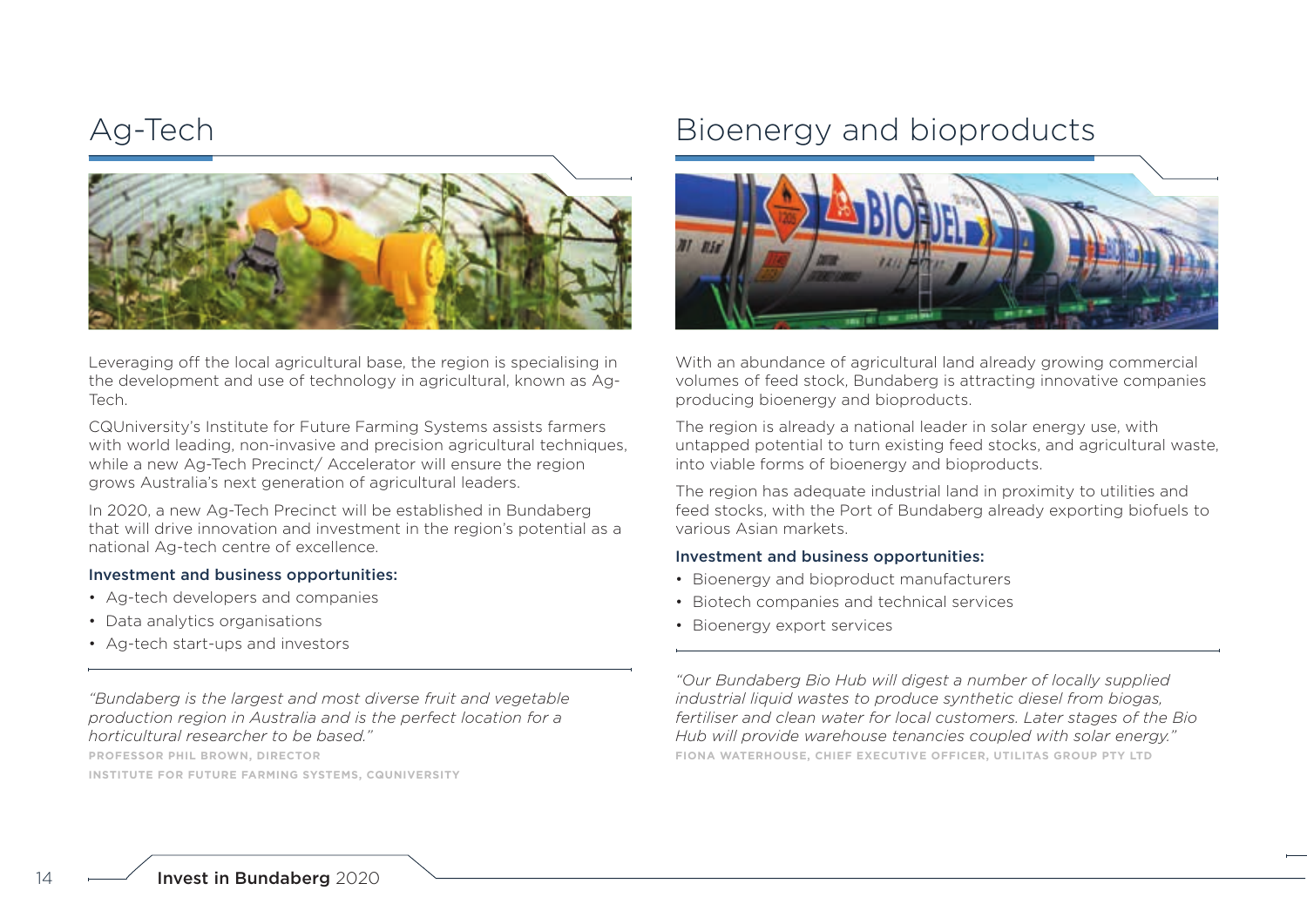## Advanced food and beverage manufacturing Defence supply



Bundaberg has a long history of food and beverage manufacturing, with iconic brands such as Bundaberg Sugar, Bundaberg Rum and Bundaberg Brewed Drinks located in the region, to name a few.

As Australia's largest food producing region, nowhere else in Australia is better positioned to develop new high-quality advanced food and beverage products.

Examples of new beverage manufacturers include Kalki Moon Gin Distilling and Brewing and Bargara Brewing Company. Examples of new food product manufacturers include Farm Fresh Fine Foods and Gin Gin & Dry Gourmet Dried Foods.

### Investment and business opportunities:

- Niche health and wellness food products
- Food and beverage processing operations (including freeze dried)
- Micro breweries and distilleries

*"We choose the Bundaberg region as the headquarters for our Ag-Tech, Brewing and Biologics businesses because it is the food and beverage production capital of Australia."* 

**JACK MILLBANK, DIRECTOR, BARGARA BREWING COMPANY**



Bundaberg Regional Council is working to expand the capability of its local business sector to supply Australia's growing defence industry.

This initiative is building local industry skills and capabilities to service Queensland's defence training facilities and supporting industry to partner with prime contractors to win large defence work projects.

In 2012, Bundaberg Regional Council and Gladstone Ports Corporation established the technical feasibility for the Port of Bundaberg to accommodate a future naval base. Achieving the aspiration, would be a game changer for the region.

### Investment and business opportunities:

- Defence facilities
- Engineering, facility and land management contractors
- Specialist defence supply organisations

*"The Bundaberg region has features that will appeal to Defence and current contractors who provide services for Defence, which can foster future opportunities".* 

**VAXA GROUP, 2018**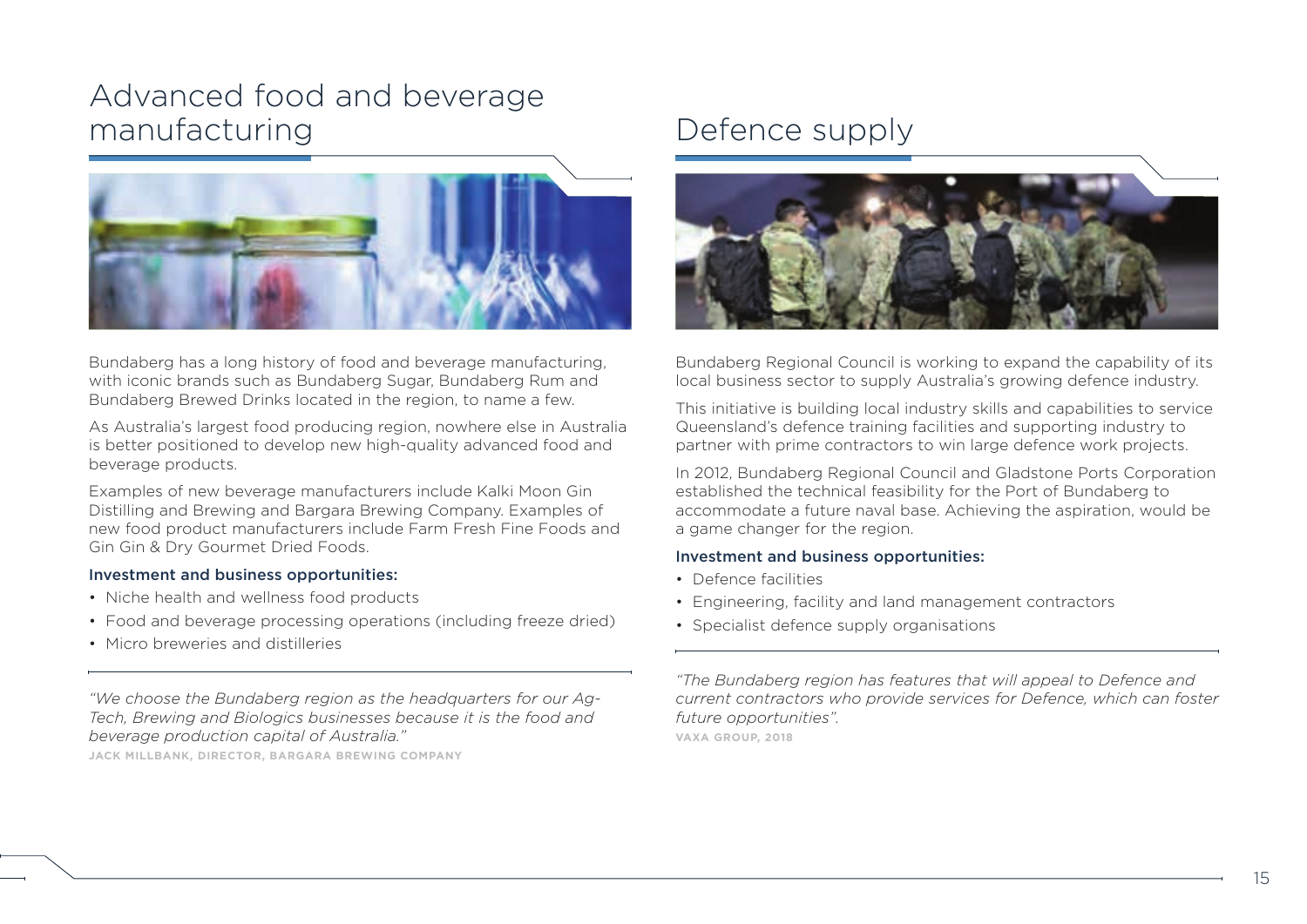# **Our innovation ecosystem 2020**



Community Lifestyle

Mater Hospital Bundaberg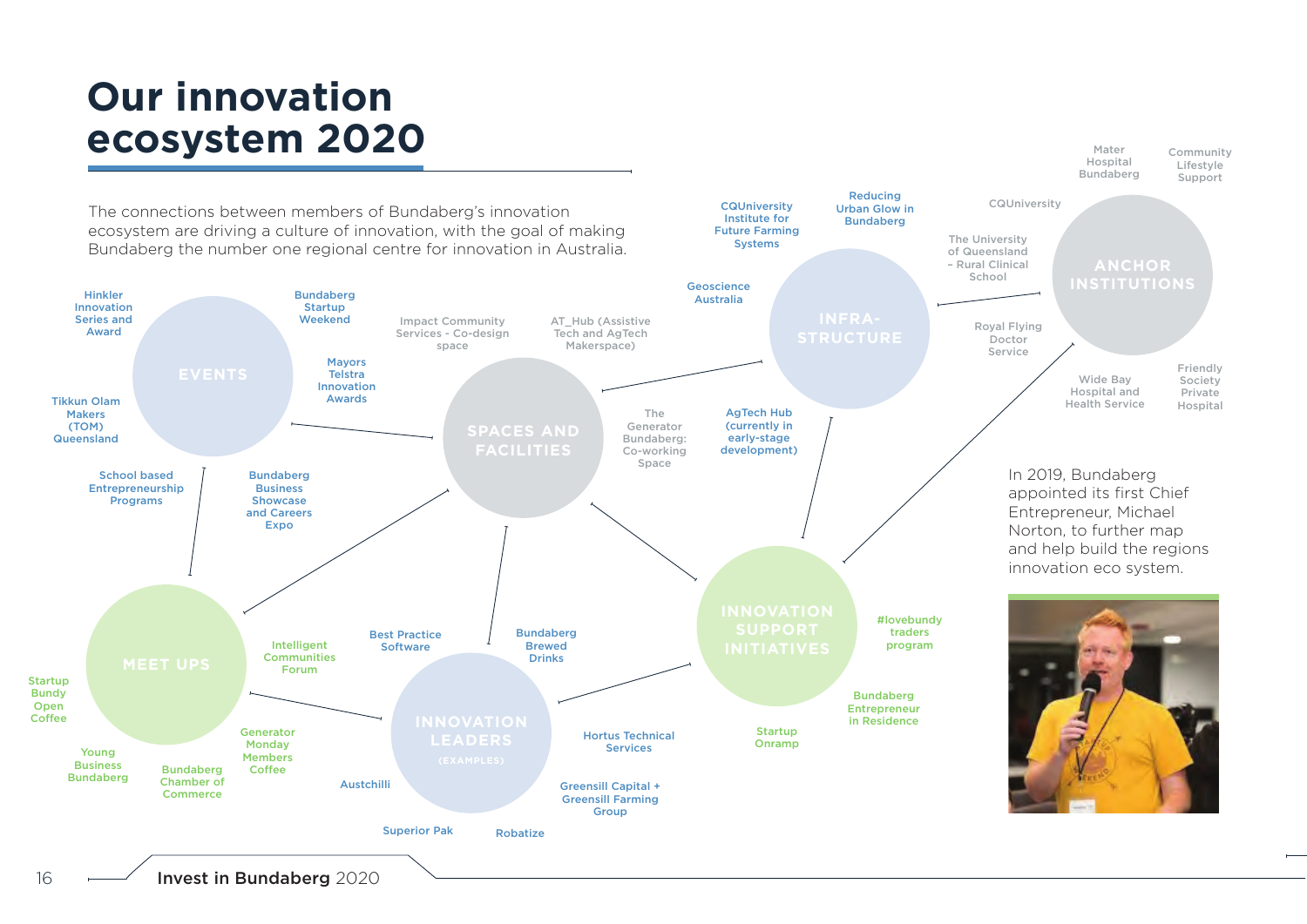# **Living and working in Bundaberg**

With access to world class pristine beaches and hinterland, Bundaberg is also one of the most affordable places to live, work or establish a business in Australia.

### Housing and industrial land

In Bundaberg, an average three-bedroom house will set you back \$290,000, compared to \$550,000 in Brisbane. The region boasts executive housing options, many fronting beaches and water.

Bundaberg also has a ready supply of available residential land, to start building today.

If establishing a new industrial enterprise, industrial land will set you back an average of \$120/m2, compared to \$149/m2 on the Sunshine Coast or \$347/m2 in Brisbane.

### Social and cultural infrastructure

The region has extensive social and community infrastructure to support families and individuals. Almost every sporting code in Australia has a facility in Bundaberg.

With a total of eight private and public schools, and an all year-round calendar of events and festivals, Bundaberg is the ideal place to live and work.



*"I can be home from work and at the beach in around 6 minutes."*  **LESLEY SIMS, DIRECTOR OF COMMUNICATIONS, ST LUKE'S ANGLICAN COLLEGE**



*Kellys Beach, Bargara*





*The Generator Bundaberg Community Lifestyle Support AT\_Makerspace*



*Executive housing*



*Industrial land for development near the Bundaberg Regional Airport*